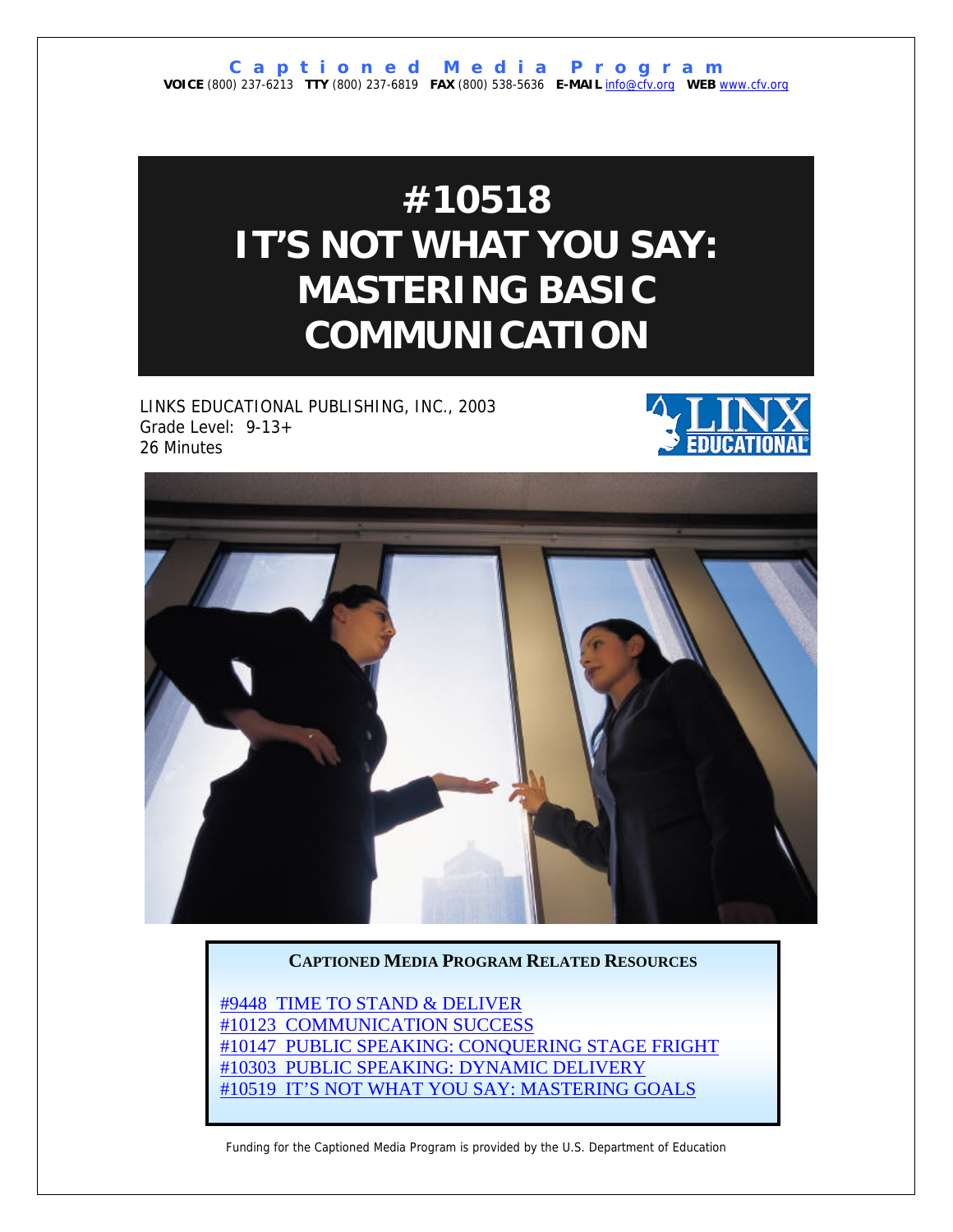# **IT'S NOT WHAT YOU SAY MASTERING BASIC COMMUNICATION**

Ever started an innocent conversation that ended in an argument? Is talking to your parents harder than it should be? Have co-workers ever missed the point of what you were saying?

# **Overview:**

This program helps viewers improve communication skills with help from expert Bill Cakmis. For years he trained actors, anchors, politicians, and athletes. Now here are his winning strategies. Discover the difference word choice can make. Find out what non-verbal communication is all about. Understand the power of emotional tone. From body language to listening, communication is a skill you can learn.



LINX EDUCATIONAL PUBLISHING, INC. PO BOX 50009 JACKSONVILLE BEACH, FL 32240 Telephone: 800-717-LINX Fax: 888-LINXEDU or 904-242-3279 www.linxedu.com

**OMMIII**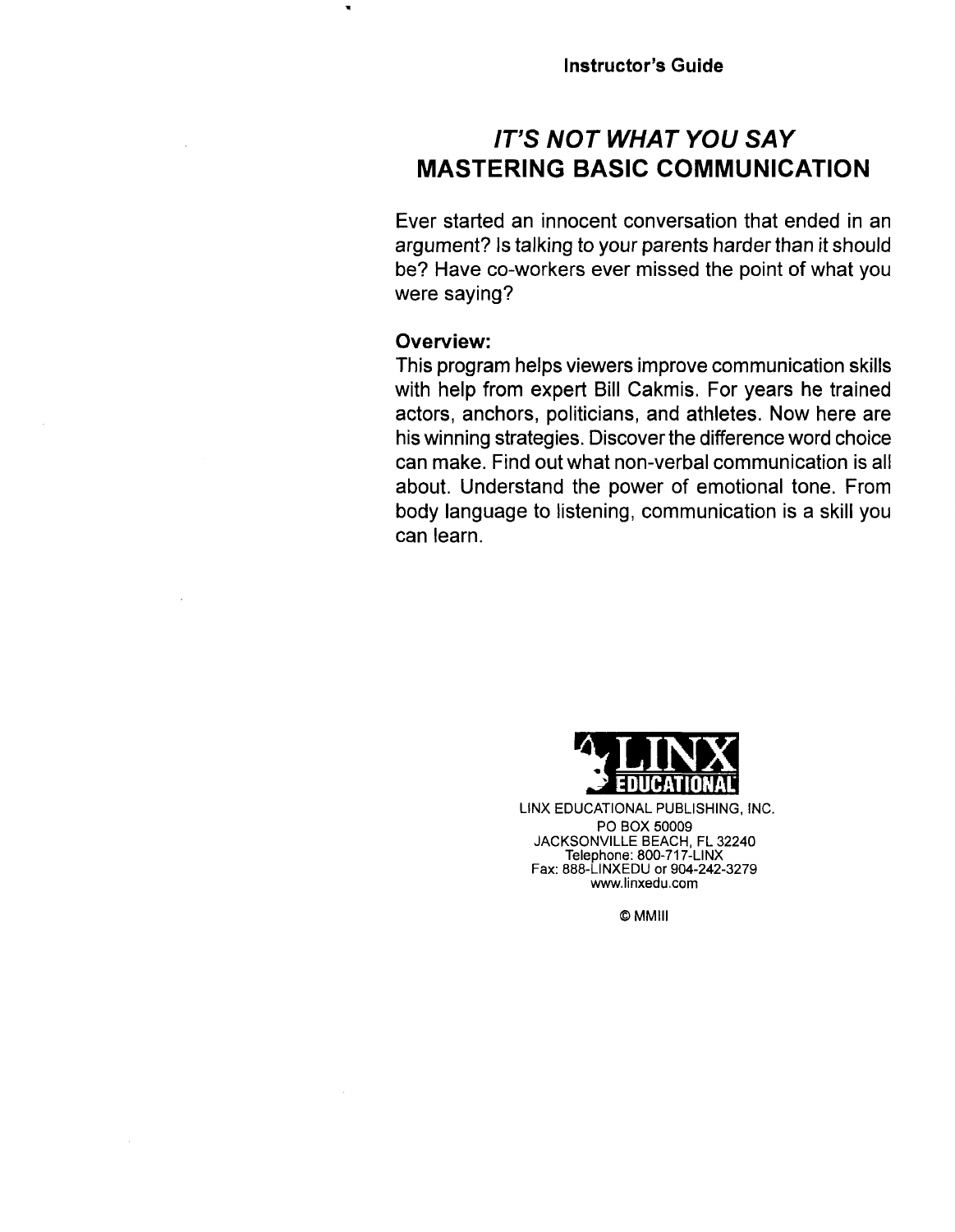# **Basic Elements of Communication**

- 1. Words
- 2. Visual
- 3. Emotional Tone

### \* **Activity I: Good Communication □ Daily Affirmation!**

Directions: Each person will get 5 index cards. On each one write:

"I am a Great Communicator!"

Place these cards where you will see them several times a day on a daily basis. Example: mirror, refrigerator, locker, or anywhere else where you will see them. Each time you see the card, READ THE AFFIRMATION OUT LOUD. (Helps improve self-esteem and build confidence to become a better communicator.)

Note: If being a "great communicator" isn't one of your goals, try writing "I am a Great Listener!''

#### **f& Activity 2: VISUAL IMPACT!**

**Visual** is the most powerful element of communication. This includes eye contact, facial expressions, clothing styles and body language.

Directions: Divide into groups of 4-6. Have each group prepare at least 10 examples of visual communciation. These will then be demonstrated to the other groups, who in turn will identify what is being communicated. (See answer key for examples.)

#### **Quality of Voice/Emotional Tone**

Volume = quantity, strength, loudness  $Rate = speed of delivery$ Clarity = not being confusing or ambiguous Powerful PAUSE = changes meaning of words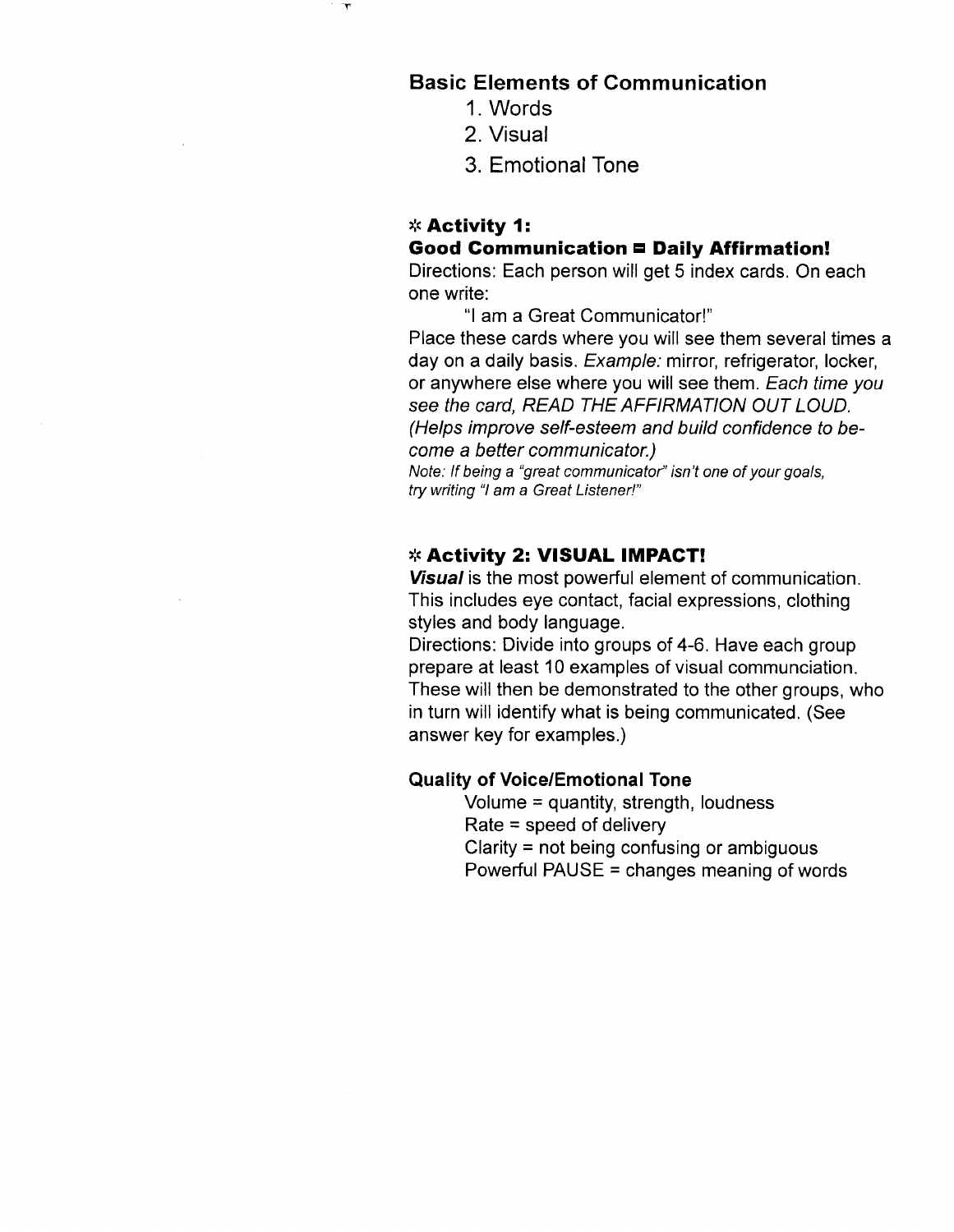# **Activity 3: Voice Quality**

 $\blacksquare$ 

Directions: Practice each sentence varying the volume, rate of delivery, clarity and pauses. Discuss the meaning of each sentence with each variation. How could this affect another person's understanding of what you say?

- 1. 1 never said I thought you were crazy.
- 2. 1 told you that I would be late coming home.
- 3. You said she didn't have any right to say that about me.
- **4.** It's what I do at the end of my day.
- 5. You said I was a great speaker.

#### **Avoid miscommunication**

Be specific Show respect Say it simply Be honest

**LISTENING** is as important in communication as speaking. Listening is receiving the message from the speaker and understanding what is being communicated.

#### \* **Activity 4: Do You Hear What I Say?**

Directions: Play the "old" GOSSIP game to illustrate how people listen and interpret what is said. Think of a sentence about 8-10 words long containing information to pass on to the receiver. Have the group get in a circle (or otherwise close together.) Then whisper the sentence to a person who then whispers what s/he thinks they hear to the next person, and so onuntil everyone has heard the sentence. The last person tells what s/he heard. Often this is quite different from the original sentence. Others may also tell what they heard. Varying quality of voice may also add interest to this activity.